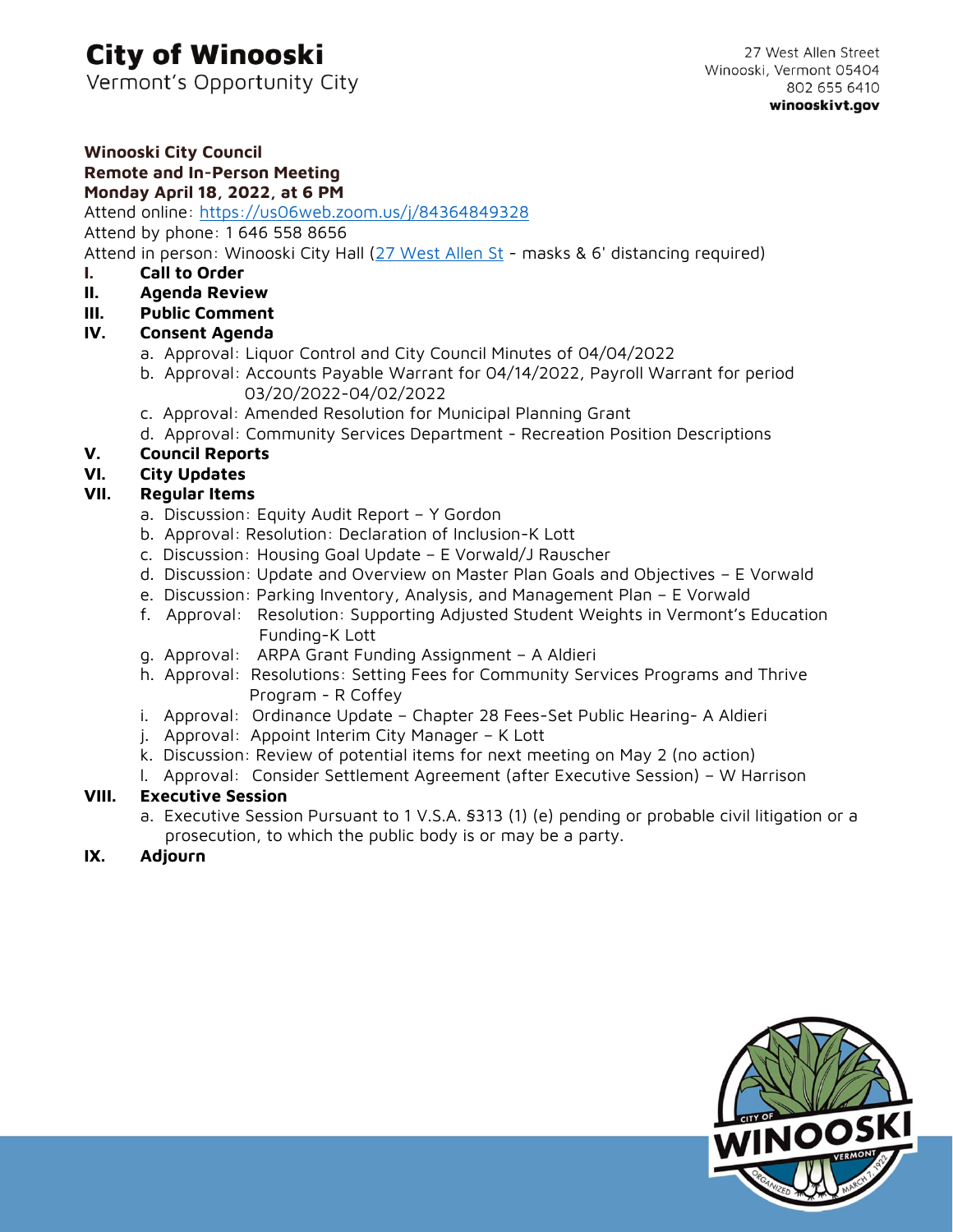# **City of Winooski**

Vermont's Opportunity City

### **Minutes**

The Mayor called the meeting to order at 6:06 pm.

### **Members Present:**

Mayor Kristine Lott Councilors: Bryn Oakleaf, Aurora Hurd, Thomas Renner, James Duncan was absent

### **Officers Present:**

Wendy Harrison, Interim City Manager; Janet Brouard, Sr Asst City Clerk; Jenny Willingham, City Clerk; Paul Sarne, Communications Manager; Angela Aldieri, Finance Director; John Audy, Fire Chief; Eric Vorwald, Planning/Zoning Manager; Jon Rauscher, Public Works Director; Ray Coffey, Community Services Director; Yasamin Gordon, Equity Director, Elaine Wang, City Manager

### **Others Present:**

Town Meeting TV, Iris Bond Gill & Etai Mizrav, Opportunity Consulting Group; Steven & Daisy Berbeco, Sarah Van Ryckevorsal, Jason Charest, CCPRC; Jonathan Slason, RSG; Robert Millar, Kalyal Loving, Malachy Flynn, Connor Daley, Jessica Grant-Domond, Stephen Michon, Kathleen Voight-Walsh, Mileydeth Ortiz Culley

### **II. Agenda Review – none**

### **III. Public Comment**

Kathleen Voigt Walsh came before the Council with a request that the COVID 19 Wastewater Surveillance data that the City has recently begun collecting in cooperation with the CDC is well used to support the ongoing prevention of COVD 19 infections in our community. She wanted to know what steps are currently being taken to publish and use this information for public health purpose in the City. She also was curious if we were in collaboration with Burlington as they are compiling this data as well. Mr. Rauscher and Mr. Coffey both spoke saying that we are using the data as much as we can. We do not have the capabilities of reviewing the data and processing it. We are currently relying on Burlington's data.

### **IV. Consent Agenda**

The Mayor said she is going to split out approval of the minutes since she was not present at the last meeting.

### **a. Approval: Liquor Control and City Council Minutes of 04/04/2022**

**MOTION** by Councilor Oakleaf seconded by Councilor Hurd to approve the minutes as presented. Voted and passed 3-0. Mayor Lott abstained.

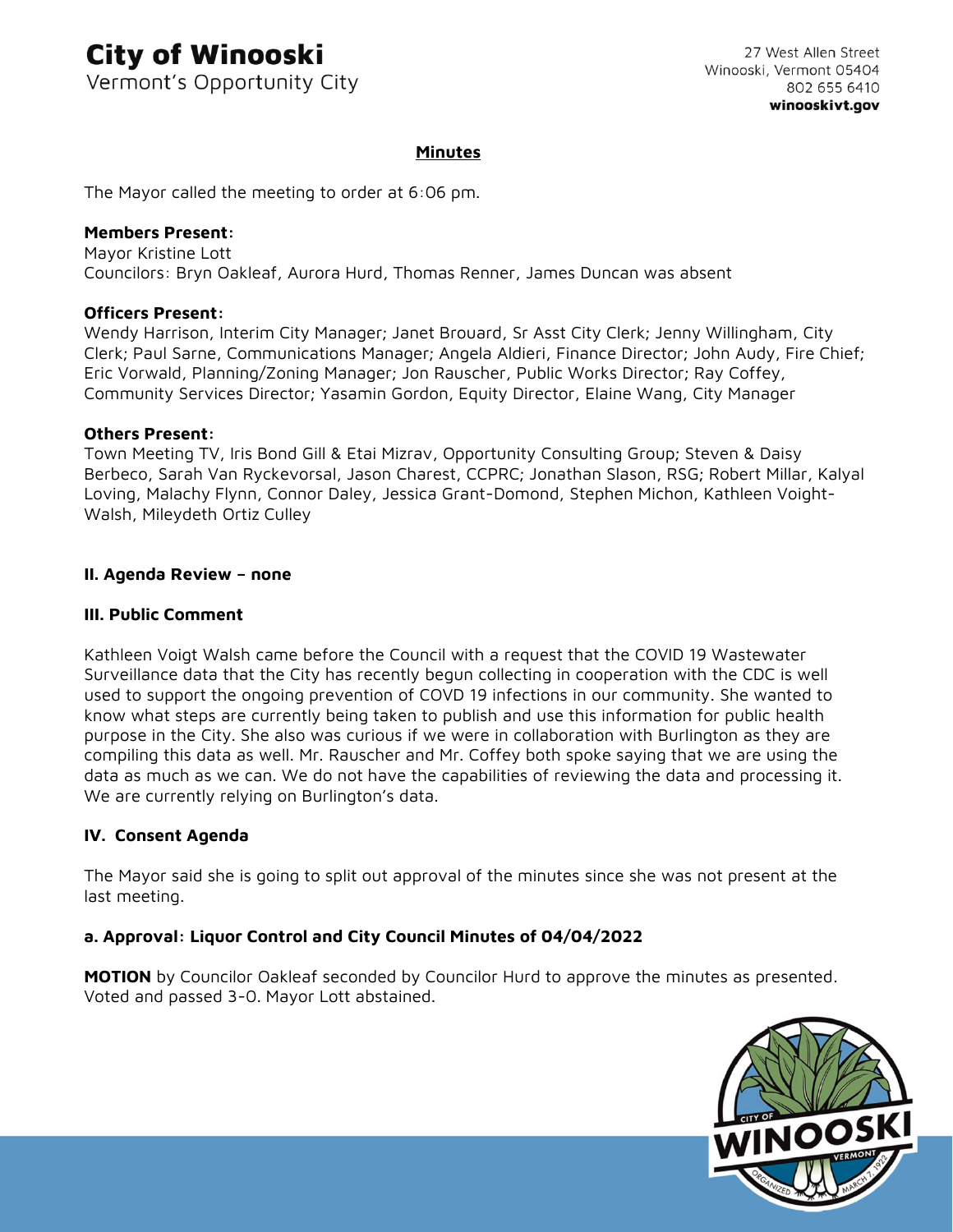- **b. Approval: Accounts Payable Warrant for 04/14/2022, Payroll Warrant for period 3/20/2022–04/02/2022.**
- **c. Approval: Amended Resolution for Municipal Planning Grant**
- **d. Approval: Community Services Department – Recreation Position Description**

**MOTION** by Councilor Oakleaf seconded by Councilor Renner to approve the Accounts Payable and Payroll Warrants, the Amended Resolution and Community Services position descriptions as presented. Voted and passed 3-0.

### **V. Council Reports**

**Councilor Oakleaf** – She thanked Interim City Manager Wendy Harrison for her time here. She has been an essential part here in the last 4-5 months. She wanted to recognize the death of Fern Feather and Kyle Tipson with a moment of silence. The Municipal Infrastructure Commission will meet Thursday at 6:30 pm. Earth Day is the 22<sup>nd</sup> and Green Up Day is May 7<sup>th</sup>. She gave a huge thanks to the mutual aid services.

**Councilor Renner** – He seconds what Councilor Oakleaf said about Fern. He has not attended any commission meetings yet, therefore has nothing to report.

**Councilor Hurd** – Aurora attended the April 12<sup>th</sup> joint Housing & SHCP meeting. Their focus was to bring people up to date on the housing work being done. They are currently working with the Equity Director, hoping to have a Housing Summit to bring homeowners, property owners and renters together to voice their concerns. More to come.

**Mayor Lott** – Said she has been attending the weekly meeting regarding 300 Main Street. The proposed evacuation has been put on hold and they will continue monthly meetings to work with the property owner and tenants. The Planning Commission met; they reviewed the language for the priorities set forth by Council. The next meeting will be on May 12 to approve, then the Public Hearing on May 26<sup>th</sup>. Councilor Duncan was not able to attend tonight's meeting and he would like to remind folks of the tree planting at the Centennial Celebration in June.

### **VI. City Updates**

Ms. Harrison gave the following update.

• Chief Audy has been working with Hallkeen Management in light of their recent 2 large sprinkler failures. Chief Audy said that approximately 130 units were affected, 90 residents were displaced. HallKeen has agreed to install new sprinkler systems in each unit, at their cost. They will be replacing one unit per day. It will be a lengthy process but will be a huge savings in the future.

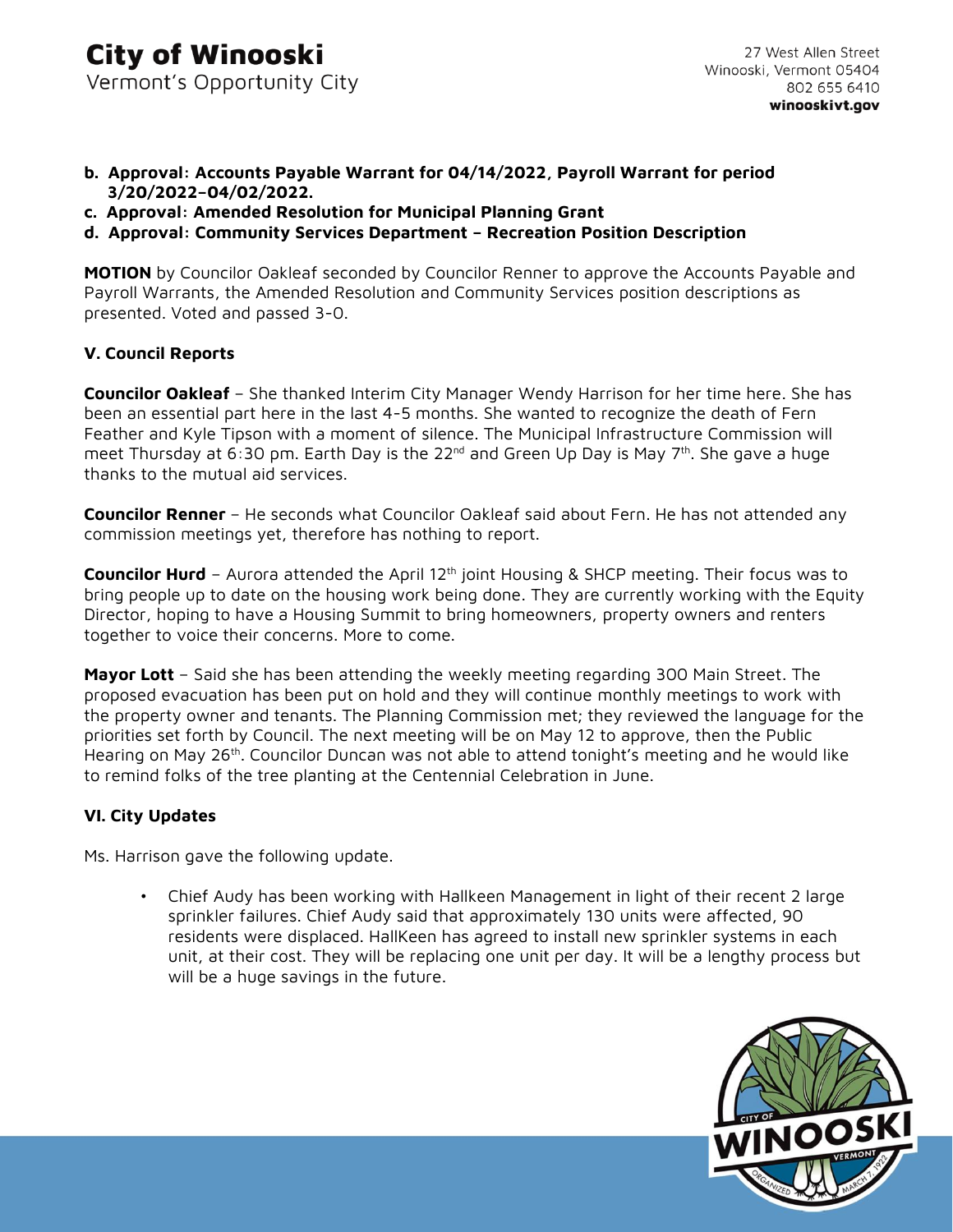# **City of Winooski** Vermont's Opportunity City

- Pool passes are available, and sales are going strong
- Thrive registration is available for the weeks of 7/5/22-8/19/22. Scholarships are available.
- April 30<sup>th</sup> is Drug Take Back Day. Folks can drop off medications at the Police Department from 8am – 8pm.
- Green Up Day is May  $7<sup>th</sup>$ , bags are available at various locations.
- ARPA survey forms are still available on the City's website.
- Finally, the Council's Priority and Strategies Retreat will be May 21<sup>st</sup> from 9am-1pm at the Senior Center.

### **VII. Regular Items**

### **a. Discussion: Equity Audit Report – Y Gordon**

Equity Director, Yasmin Gordon is pleased to introduce Iris Bond-Gill, CEO and Etai Mizrav, Managing Partner from Opportunity Consulting Group. The two will present their audit findings and recommendations moving forward. Ms. Bond-Gill said the audit consists of an 80-page City/School combined report. She walked the Council through the steps they took to gather data. They felt it best to "Let the People tell the Story." They collected data from a multitude of sources to include, but not limited to, City staff, Law Enforcement, Winooski School District, and community members at large. The report outlines the inequities found and presents recommendations the City and School may take to overcome them. The Mayor thanked them both for the time and energy they both put into this.

### **b. Approval: Resolution: Declaration of Inclusion-K Lott**

Mayor Lott said to go along with our equity audit, we have before us tonight our Declaration of Inclusion Resolution. The Mayor read the Resolution. There was a suggestion to be added in the Section that states what Winooski condemns, to include "sexism, anti LBGTQIA bias and other forms of active discrimination of oppression." The Mayor said she would include this language and bring the Resolution back to the next meeting for approval and signatures.

**MOTION** by Councilor Renner seconded by Councilor Hurd to approve the Resolution as presented with the changes agreed upon. Voted and passed 3-0.

The Mayor called a 5-minute recess at 8:10pm

### **c. Discussion: Housing Goal Update – E Vorwald/J Rauscher**

Mr. Vorwald said as a part of Council's Policy Priorities and Strategies, staff is presenting the fourth goal update relating to Housing. This update was last presented to you at the November 15, 2021, meeting. Mr. Vorwald said that in the absence of the Community & Economic Development Officer position being filled, he is presenting this update. Not much had changed considering the position is

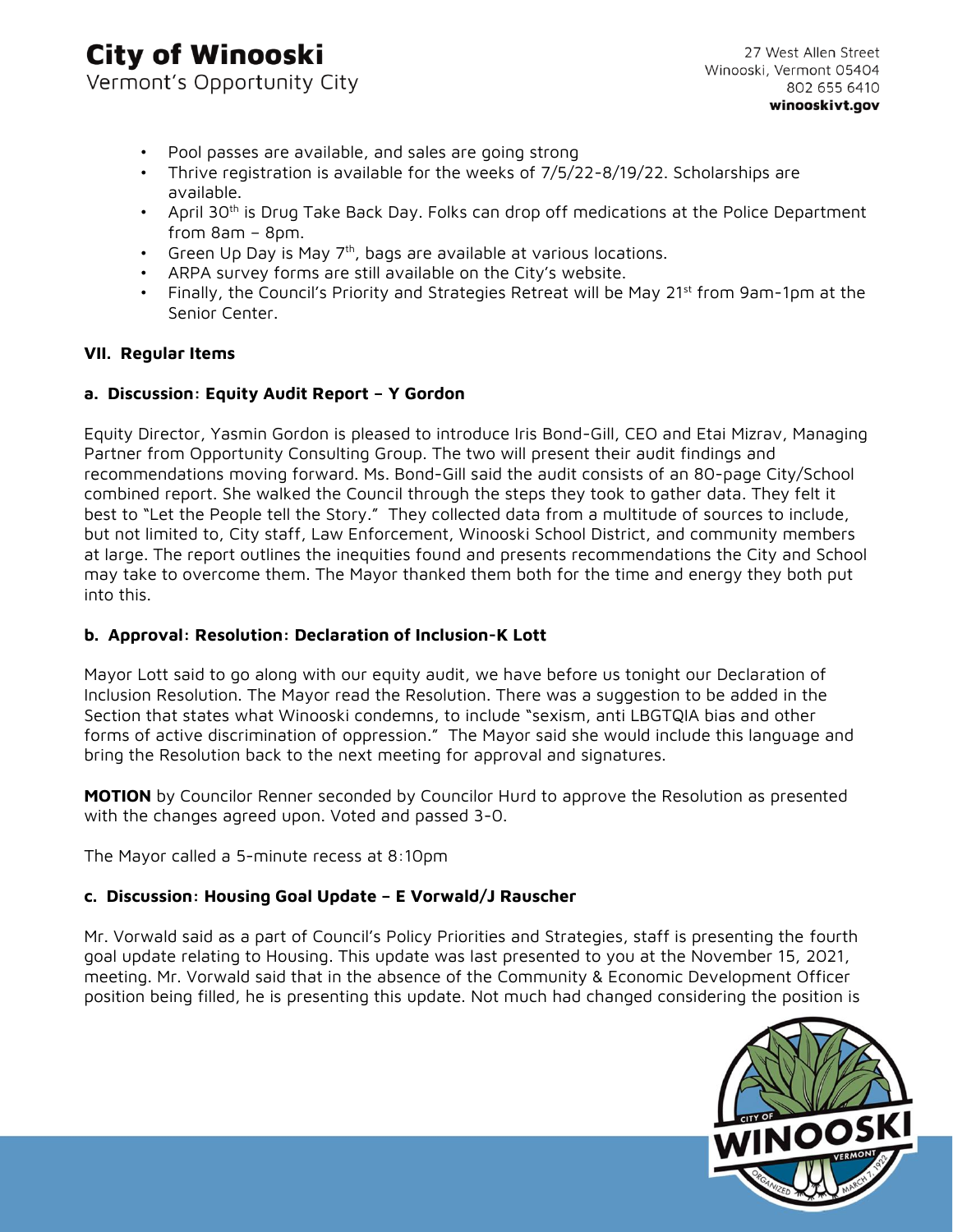still vacant. The Mayor asked if staff could comment on the timeline to launch the Housing Trust Fund, believed we were just waiting on the translations. The Communication Manger said we have a total of a total of 24 translations, still working with AALV, should have them by the end of the week. Finance Director will reach out to Opportunities Credit Union, our partner to set up training. Councilor Duncan had a question regarding the Public Registry Program. Chief Audy said other commitments have taken priority and hopes that will be a focus when the new City Manager comes onboard.

## **d. Discussion: Update and Overview on Master Plan Goals and Objectives – E Vorwald**

Mr. Vorwald provided an update on the Master Plan Goals and Objectives. The Master Plan is updated on an eight-year cycle with a four-year interim check in with the Reginal Planning Commission. The purpose of these check-ins are to show the progress towards achieving the set goals. While this check in is not intended to occur until 2023, staff felt it pertinent to give an update as the goals of the plan align with the annual strategies and priorities adopted by the Council.

## **e. Discussion: Parking Inventory, Analysis, and Management Plan – E Vorwald**

Mr. Vorwald said last fiscal year the City received funding through Chittenden County Regional Planning Commission's Unified Planning Work Program. The funding was to conduct a parking inventory, analysis, and management plan. CCRPC contracted with Resource Systems Group to complete this effort. Jonathan Slason of RSG provided an overview of the plan including implementation to be considered for future action. Mayor Lott thanked both Mr. Slason and Mr. Charest, CCRPG for their attendance tonight. Hopefully, this report provides a good comprehensive overview of the project. Councilor Oakleaf had a question about electric vehicle chargers. Mr. Vorwald said section 5.8 talks about that issue. The question raises the thought that once you put a charger in a parking spot, do you want to have that type of commitment to that parking space and the second issue is who owns that infrastructure. VTRANS does not want to own them, then it becomes a question to the City if we want to procure and maintain that system.

### **f. Approval: Resolution: Supporting Adjusted Student Weights in Vermont's Education Funding-K Lott**

**MOTION** by Councilor Oakleaf seconded by Councilor Renner to approve the Resolution: Supporting Adjusted Student Weights in Vermont's Education Funding as presented. Voted and passed 3-0.

# **g. Approval: ARPA Grant Funding Assignment – A Aldieri**

Ms. Aldieri explained that after the issuance of the final ruling governing the use of ARPA funds, the VLCT initially recommended to wait for them to rule. The VLCT has since issued a recommendation for Vermont Communities to exercise the simplified revenue loss classification which allows ARPA funding to be used for any government costs. Ms. Aldieri said this allows us two benefits; it will allow us to meet the requirements of the grant separate from having to determine the use of

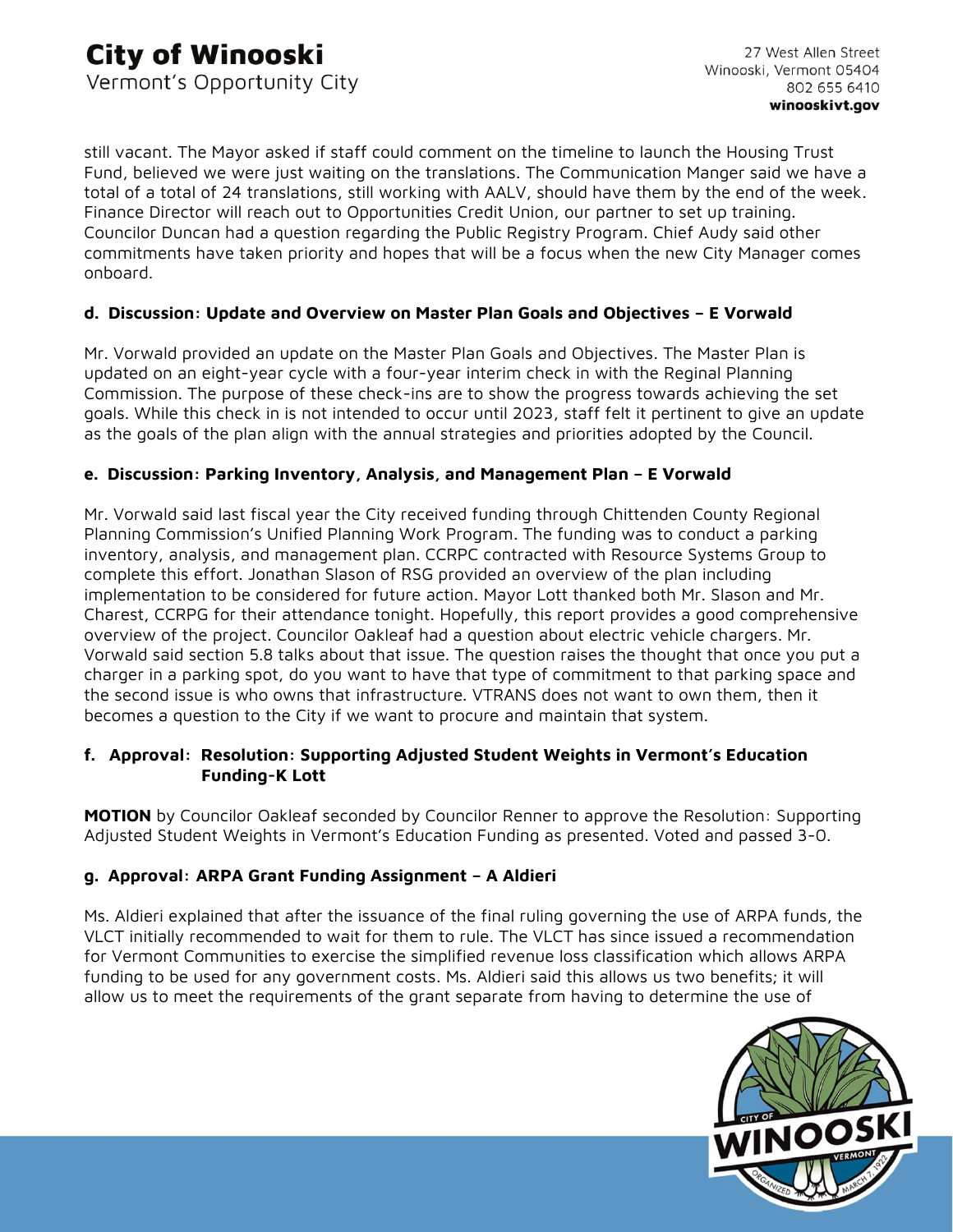reserve balance. It also removes the deadline for obligating and spending the funds that will provide for maximum flexibility with the use of the money in the future. Ms. Aldieri said staff recommends using the funds on general government operations and assigning \$250,000 for operations in the parking fund, particularly the on-street meter department.

**MOTION** by Councilor Hurd seconded by Councilor Renner to approve the ARPA Grant Funding Assignment as presented. Voted and passed 3-0.

## **h. Approval: Resolutions: Setting Fees for Community Services Programs and Thrive Program - R Coffey**

Chapter 28 of the City Ordinance serves to, provides for fines or other penalty for violation of any ordinance, to regulate the rate charged for municipal water, sewer, and utility services, and finally to establish other fees. The Chapter also states that "Fees for Community Services and Recreation Programs shall be determined by resolution of the City Council." Mr. Coffey said he is in support of both resolutions and recommends maintaining the Thrive rates for the Summer 2022 program year.

**MOTION** by Councilor Renner seconded by Councilor Hurd to approve the Resolutions: Setting Fees for Community Services Programs and Thrive Program as presented. Voted 3-0.

### **i. Approval: Ordinance Update – Chapter 28 Fees-Set Public Hearing- A Aldieri**

At the previous Council meeting proposed changes were reviewed. Attached is a draft of Chapter 28 Fees including such changes. Ms. Aldieri said the Council now needs to approve the proposed changes and to set a Public Hearing date for May 2, 2022.

**MOTION** by Councilor Renner seconded by Councilor Hurd to approve Chapter 28 fees as proposed and to set a Public Hearing for May 2, 2022, as presented. Voted and passed 3-0.

### **j. Approval: Appoint Interim City Manager – K Lott**

Ms. Harrison's contract for Interim Manager ends April 18, 2022, and she is not able to extend the term of the agreement. The incoming City Manager, Elaine Wang is scheduled to start May 16, 2022. Jon Rauscher, Public Works Director served as interim City Manager in 2021 and is willing to take on the additional responsibilities for the next four weeks.

**MOTION** by Councilor Oakleaf seconded by Councilor Renner to appoint Jon Rauscher as interim City Manager as presented. Voted and passed 3-0.